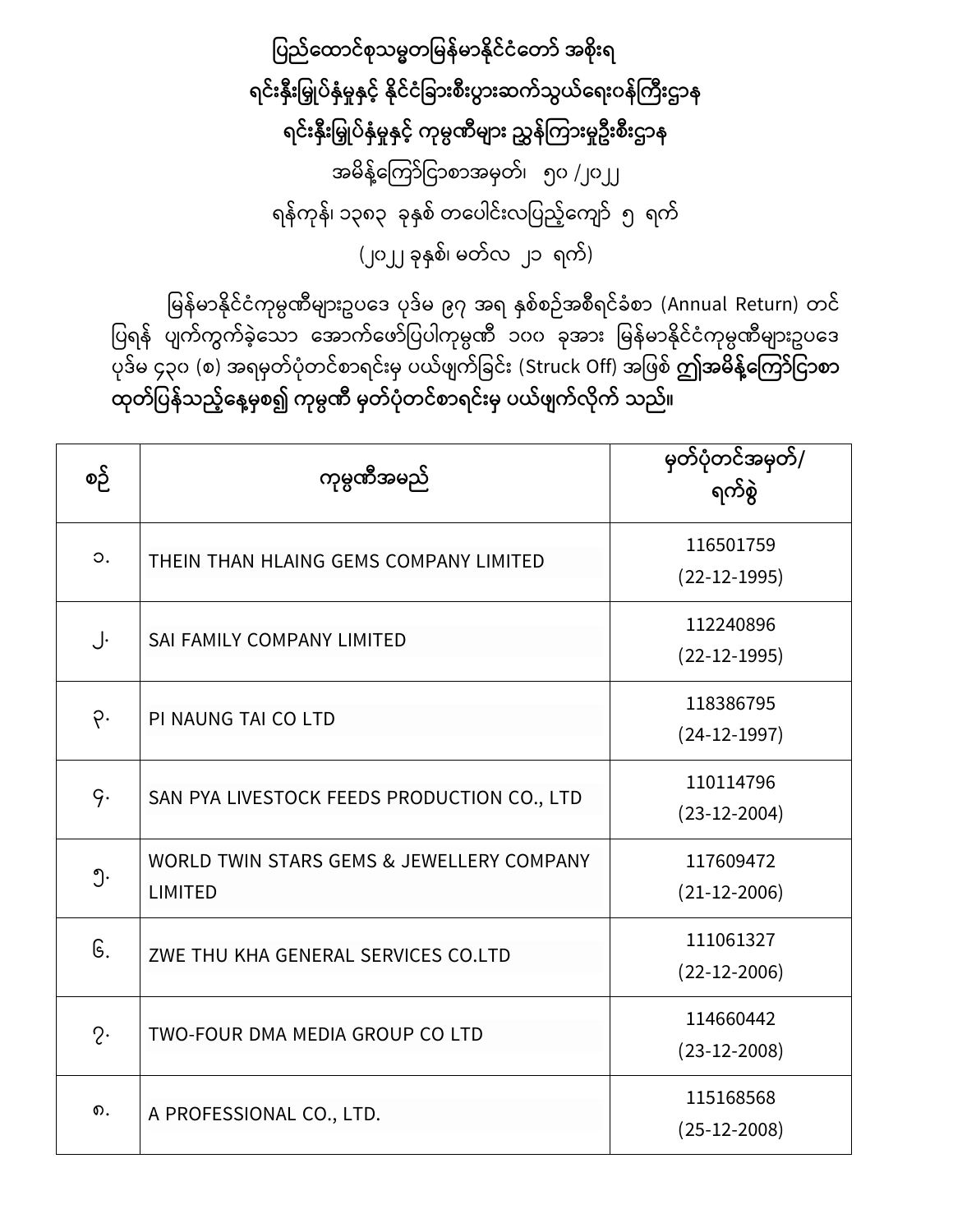| စဉ်               | ကုမ္ပဏီအမည်                                                      | မှတ်ပုံတင်အမှတ်/<br>ရက်စွဲ      |
|-------------------|------------------------------------------------------------------|---------------------------------|
| ၉.                | MEGA VIM PRODUCTION CO., LTD.                                    | 117847403<br>$(22 - 12 - 2010)$ |
| OO.               | LINN LETT DRAGON CONSTRUCTION COMPANY<br><b>LIMITED</b>          | 109022705<br>$(23-12-2010)$     |
| OO.               | <b>GOLDEN VENUS CONSTRUCTION COMPANY LIMITED</b>                 | 116735199<br>$(23-12-2011)$     |
| $0 \int$          | AUNG HTEIK TIN COMPANY LIMITED                                   | 113262400<br>$(21-12-2012)$     |
| ၁၃.               | MYAT MOE SAN CONSTRUCTION COMPANY LIMITED                        | 112537945<br>$(24-12-2012)$     |
| og.               | MYAT HTAKE TAN COMPANY LIMITED                                   | 113633204<br>$(24-12-2012)$     |
| ၁၅.               | UNITED SIX BROTHERS TRAVELS & TOURS COMPANY<br><b>LIMITED</b>    | 108525185<br>$(24-12-2012)$     |
| ၁၆.               | MOPI INTERNATIONAL COMPANY LIMITED                               | 104957412<br>$(23-12-2013)$     |
| ၁၇.               | SHWE TUN THIT COMPANY LIMITED                                    | 102012038<br>$(23-12-2013)$     |
| ວຄ.               | KAUS MYANMAR ENGINEERING & CONSULTANCY<br><b>COMPANY LIMITED</b> | 104799523<br>$(23-12-2013)$     |
| ၁၉.               | AUNG PWINT THIT SAN COMPANY LIMITED                              | 104251803<br>$(23-12-2013)$     |
| $\cdot$ $\circ$ . | M W 34 ED ENERGY DISTRIBUTION COMPANY<br><b>LIMITED</b>          | 116837102<br>$(23-12-2013)$     |
| ၂၁.               | HOLY LAND COMPANY LIMITED                                        | 107161449<br>$(23-12-2013)$     |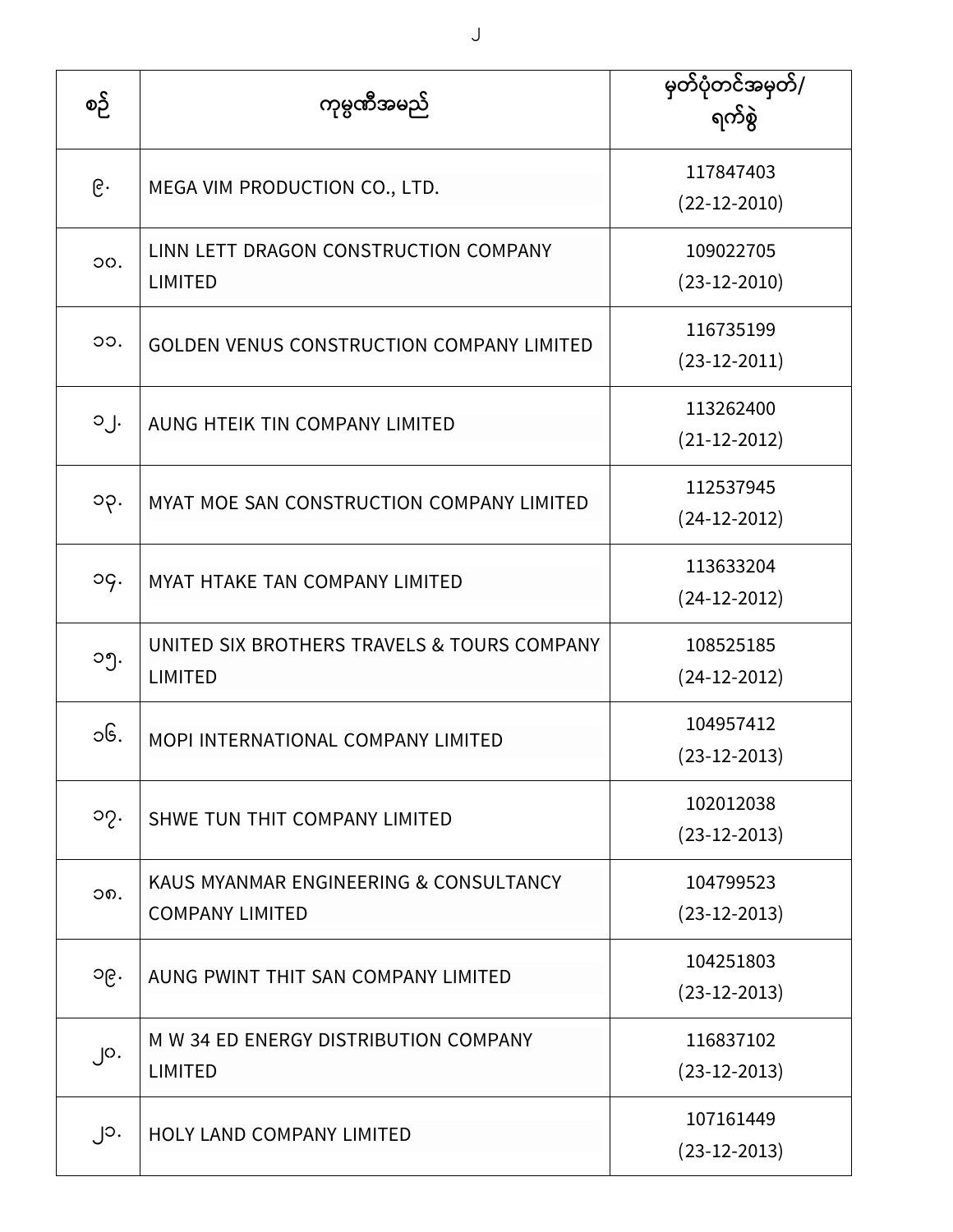| စဉ်    | ကုမ္ပဏီအမည်                                                   | မှတ်ပုံတင်အမှတ်/<br>ရက်စွဲ  |
|--------|---------------------------------------------------------------|-----------------------------|
| JJ.    | TRADE RYDER SERVICES COMPANY LIMITED                          | 113922923<br>$(23-12-2013)$ |
| ၂၃.    | NGWE HNIN PHYU SAN EAIN COMPANY LIMITED                       | 117994538<br>$(24-12-2013)$ |
| J9.    | <b>GOLD WIN STAR BROTHERS COMPANY LIMITED</b>                 | 108924411<br>$(24-12-2013)$ |
| ၂၅.    | LUCKY SKY LAND COMPANY LIMITED                                | 114574082<br>$(22-12-2014)$ |
| ၂၆.    | <b>INTELLIGENCE BUSINESS GLOBAL COMPANY</b><br><b>LIMITED</b> | 108589078<br>$(22-12-2014)$ |
| $J2$ . | HTAY MYINT IG COMPANY LIMITED                                 | 110470223<br>$(23-12-2014)$ |
| ၂၈.    | UNITED ASIA STARS COMPANY LIMITED                             | 114962198<br>$(23-12-2014)$ |
| ၂၉.    | HLAING TIT HEIN COMPANY LIMITED                               | 111775974<br>$(23-12-2014)$ |
| po.    | U KAUK FAMILY COMPANY LIMITED                                 | 119603374<br>$(26-12-2014)$ |
| ၃၁.    | WAR WAR THIN COMPANY LIMITED                                  | 119598346<br>$(26-12-2014)$ |
| PJ.    | MOE HTET MYINT COMPANY LIMITED                                | 114256951<br>$(23-12-2015)$ |
| og.    | MYANMAR SHWE YOE INVESTMENT COMPANY<br><b>LIMITED</b>         | 117635120<br>$(23-12-2015)$ |
| ၃၄.    | TAIN SIN LA COMPANY LIMITED                                   | 117861260<br>$(23-12-2015)$ |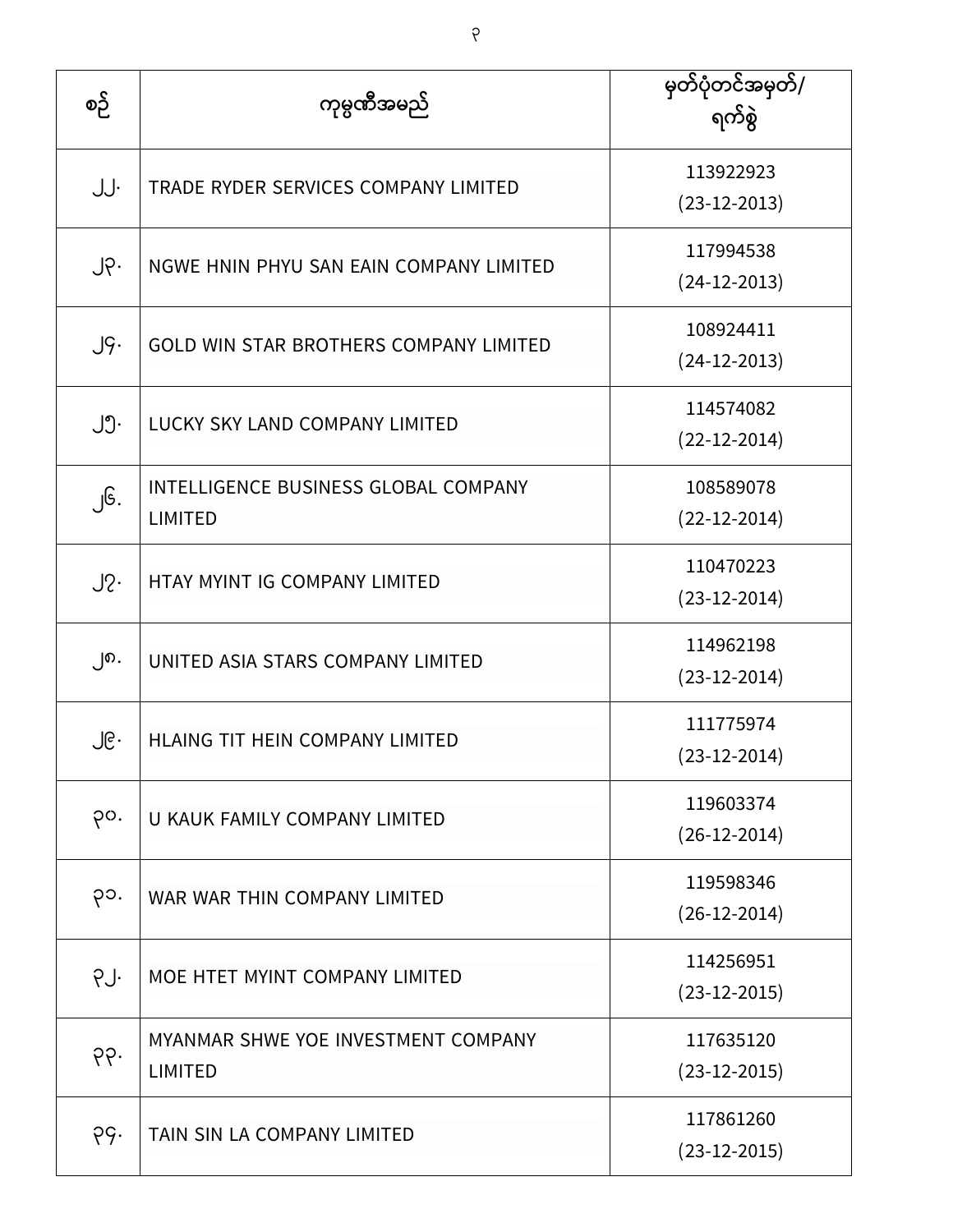| စဉ်  | ကုမ္ပဏီအမည်                                                     | မြတ်ပုံတင်အမှတ်/<br>ရက်စွဲ      |
|------|-----------------------------------------------------------------|---------------------------------|
| ၃၅.  | <b>GOLDEN FURTURE CITY COMPANY LIMITED</b>                      | 119421179<br>$(23-12-2015)$     |
| ၃၆.  | AYEYARWADY & CHAO PHRAYA COMPANY LIMITED                        | 105234406<br>$(23-12-2015)$     |
| 65.  | ROUNG SHAN COMPANY LIMITED                                      | 118176014<br>$(24-12-2015)$     |
| ၃၈.  | MANDALAY TUN THIT COMPANY LIMITED                               | 117885208<br>$(24-12-2015)$     |
| ၃၉.  | THINN THITSAR NWE COMPANY LIMITED                               | 116799200<br>$(24-12-2015)$     |
| GO.  | SWAN YEE MYINT MO GROUP COMPANY LIMITED                         | 116556979<br>$(24-12-2015)$     |
| go.  | WINBORN RENEWABLE ENERGY COMPANY LIMITED                        | 109869848<br>$(21-12-2016)$     |
| g.J. | STAR MIRA TRAVEL SERVICE COMPANY LIMITED                        | 118830156<br>$(22 - 12 - 2016)$ |
| 99.  | MIRACLE MILLENNIUM COMMUNICATIONS COMPANY<br><b>LIMITED</b>     | 115855174<br>$(22 - 12 - 2016)$ |
| 99.  | AWBAR NYUNT COMPANY LIMITED                                     | 117859908<br>$(22-12-2016)$     |
| 99.  | RICE DOOR TO DOOR SERVICE MBK TRADING<br><b>COMPANY LIMITED</b> | 116865602<br>$(22-12-2016)$     |
| gG.  | KAUNG PYAE KAUNG COMPANY LIMITED                                | 114617474<br>$(23-12-2016)$     |
| 92.  | <b>MEMORY MAKERS COMPANY LIMITED</b>                            | 105027516<br>$(23-12-2016)$     |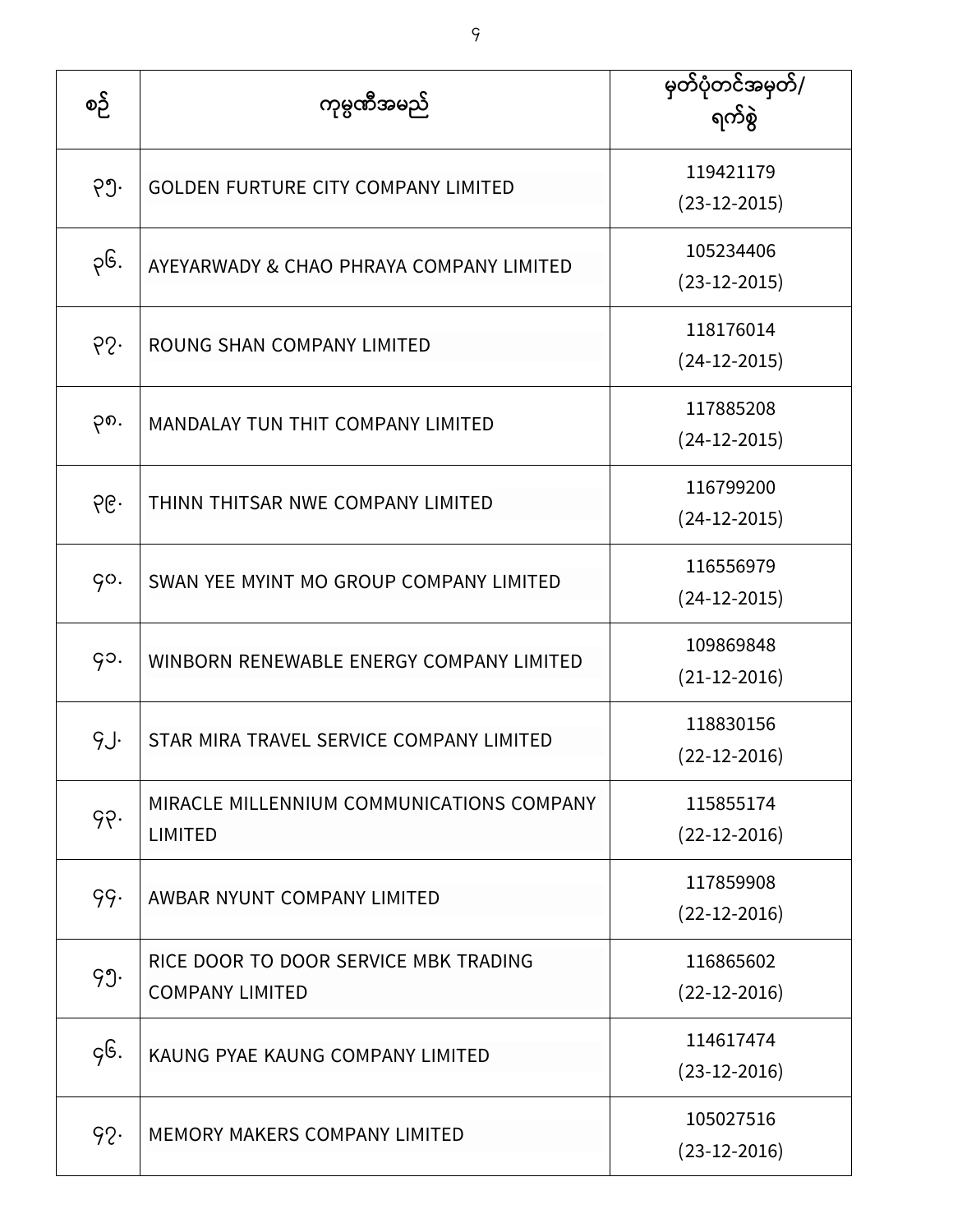| စဉ်              | ကုမ္ပဏီအမည်                                                                                                  | မှတ်ပုံတင်အမှတ်/<br>ရက်စွဲ  |
|------------------|--------------------------------------------------------------------------------------------------------------|-----------------------------|
| ၄၈.              | AUNG ZABU MYAY KYUN COMPANY LIMITED                                                                          | 107844457<br>$(23-12-2016)$ |
| ၄၉.              | <b>GOLDEN MYANMAR MELON COMPANY LIMITED</b>                                                                  | 106331642<br>$(23-12-2016)$ |
| ၅၀.              | NAM VIET MYANMAR COMPANY LIMITED                                                                             | 105778449<br>$(21-12-2017)$ |
| ၅၁.              | V.M.M PROCESSING BUSINESS COMPANY LIMITED                                                                    | 116211475<br>$(21-12-2017)$ |
| ၅၂.              | ROYAL INFINITY GROUP COMPANY LIMITED                                                                         | 115075527<br>$(21-12-2017)$ |
| ၅၃.              | FIRST STEP INNOVATION COMPANY LIMITED                                                                        | 105113412<br>$(21-12-2017)$ |
| 99.              | THUBBA THEI DI COMPANY LIMITED                                                                               | 114749273<br>$(22-12-2017)$ |
| ၅၅.              | AUSTRALIAN COLLEGE OF COMMERCE AND<br>INFORMATION TECHNOLOGY COMPANY LIMITED                                 | 116317680<br>$(22-12-2017)$ |
| ၅၆.              | AMAZING TRAILS TRAVEL & TOURS                                                                                | 113696567<br>$(22-12-2017)$ |
| $\mathfrak{D}$ . | SHWE WAR KACHIN, CRYSTAL, JADE, DIAMOND,<br>WOOD RESOURCE PRODUCTION DISINTER AND<br><b>TRADING CO., LTD</b> | 112219730<br>$(21-12-2018)$ |
| ງຄ.              | HANTHARWATI YOMA INTERNATIONAL COMPANY<br><b>LIMITED</b>                                                     | 112280995<br>$(21-12-2018)$ |
| ၅၉․              | MOE CREATIVE LAB LIMITED                                                                                     | 112303405<br>$(21-12-2018)$ |
| ၆၀.              | NEW-TECH(A.M.T) TRADING COMPANY LIMITED                                                                      | 112353232<br>$(21-12-2018)$ |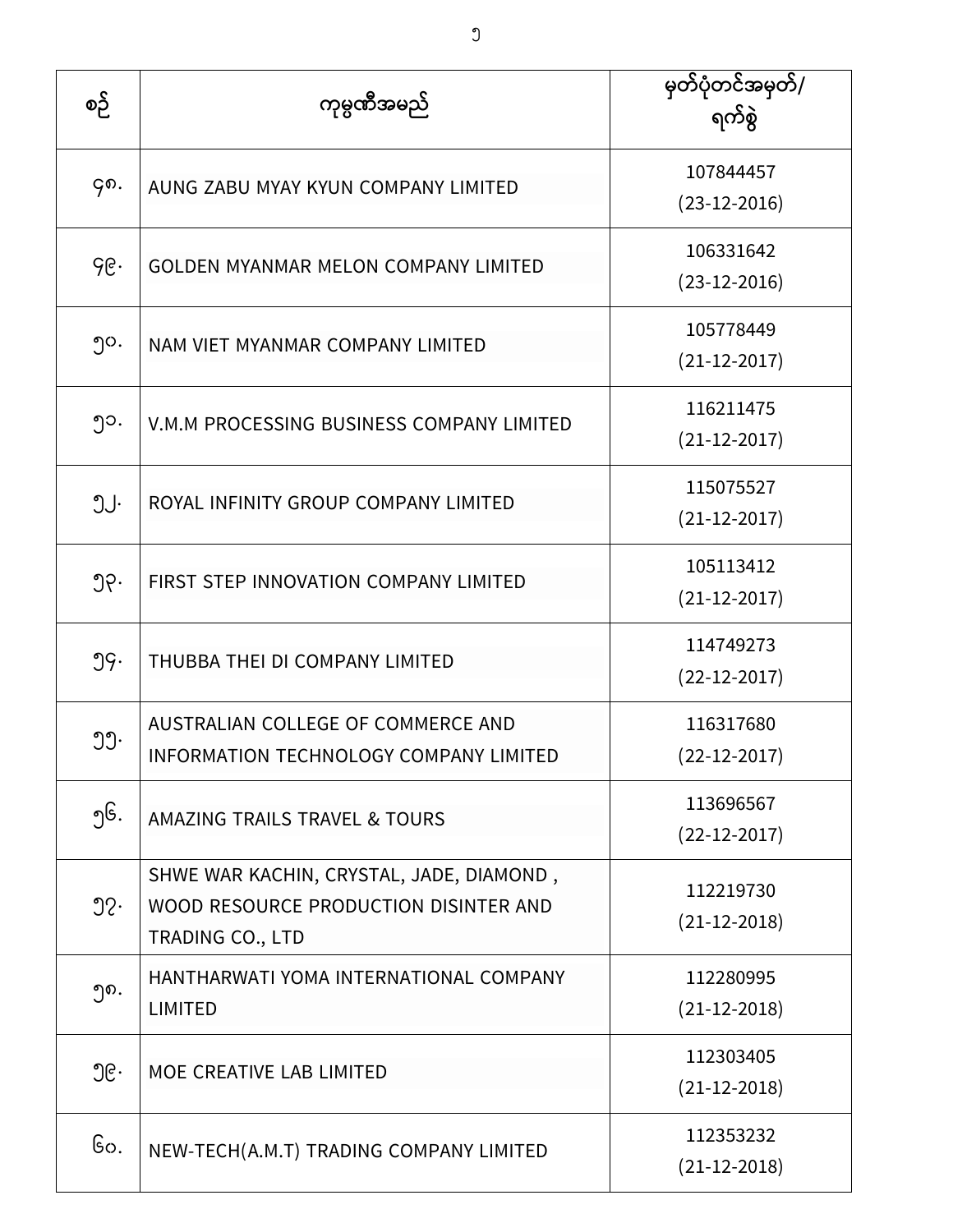| စဉ်               | ကုမ္ပဏီအမည်                                           | မှတ်ပုံတင်အမှတ်/<br>ရက်စွဲ      |
|-------------------|-------------------------------------------------------|---------------------------------|
| ၆၁.               | NKH INTEGRATED DESIGN GROUP COMPANY<br><b>LIMITED</b> | 112265406<br>$(21-12-2018)$     |
| ၆၂.               | SHWE PYAE KHAING COMPANY LIMITED                      | 112156313<br>$(21-12-2018)$     |
| ၆၃.               | HTAY LWIN & BROTHER CO. LTD                           | 112079432<br>$(21-12-2018)$     |
| $G_{\varsigma}$ . | ROSE PARK COMPANY LIMITED                             | 112277102<br>$(21-12-2018)$     |
| ၆၅.               | <b>ICY TRANSLATION LIMITED</b>                        | 112202226<br>$(21-12-2018)$     |
| GG.               | MOUNTAIN WIND COMPANY LIMITED                         | 112546928<br>$(22 - 12 - 2018)$ |
| ၆၇.               | <b>WEAVE COMPANY LIMITED</b>                          | 112542582<br>$(22-12-2018)$     |
| ၆၈.               | YADANAR KANTHAR COMPANY LIMITED                       | 112546294<br>$(22-12-2018)$     |
| ၆၉.               | <b>4FAMILY COMPANY LIMITED</b>                        | 112598456<br>$(24-12-2018)$     |
| $2^{\circ}$ .     | TBI CHITA COMPANY LIMITED                             | 112663746<br>$(24-12-2018)$     |
| $2^{\circ}$ .     | NEW K. CENTRAL COMPANY LIMITED                        | 112609482<br>$(24-12-2018)$     |
| SJ.               | CHAN MYAE HONG YI COMPANY LIMITED                     | 112695664<br>$(24-12-2018)$     |
| 26                | <b>TIANZE COMPANY LIMITED</b>                         | 112627413<br>$(24-12-2018)$     |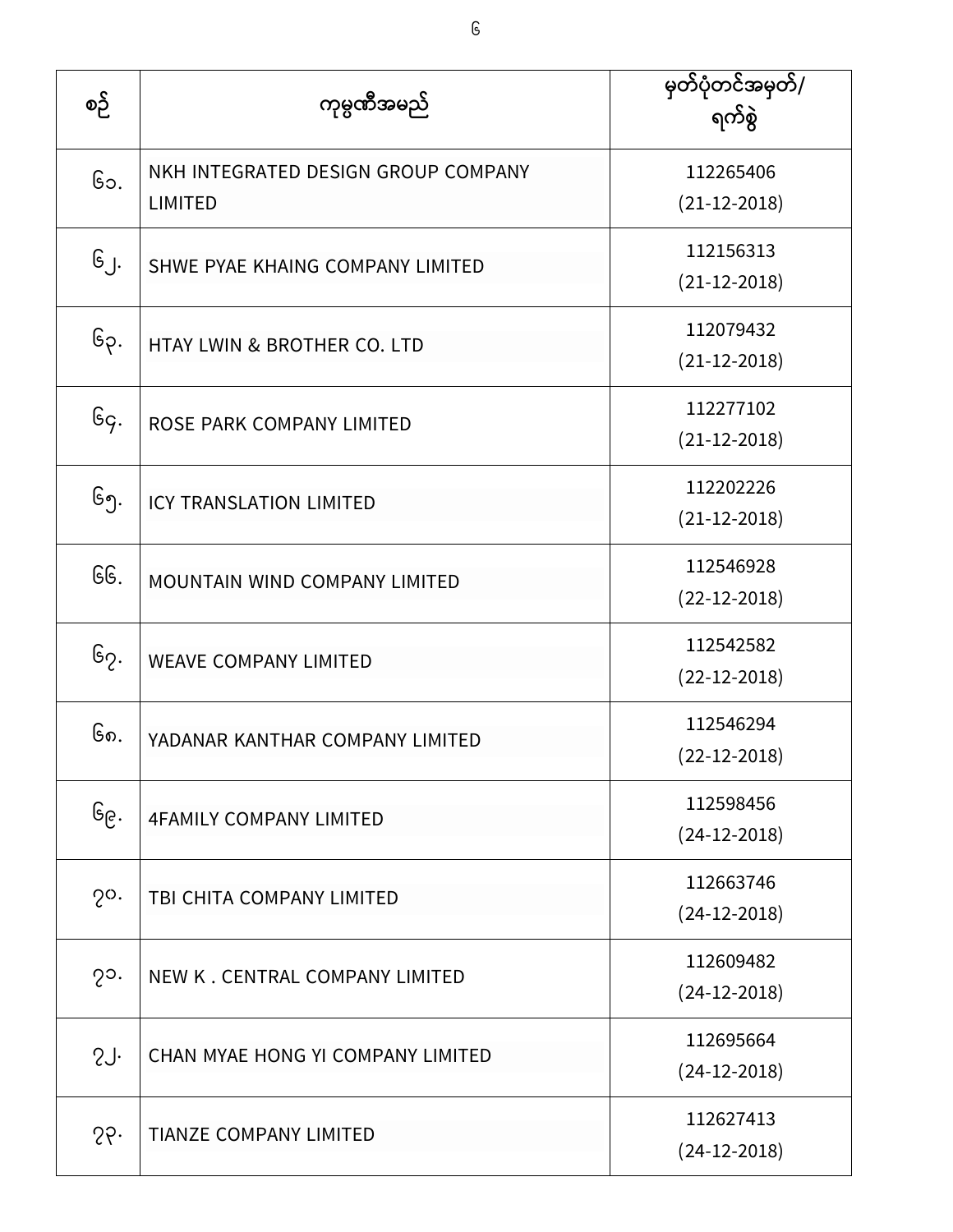| စဉ် | ကုမ္ပဏီအမည်                                                     | မှတ်ပုံတင်အမှတ်/<br>ရက်စွဲ  |
|-----|-----------------------------------------------------------------|-----------------------------|
| 29. | <b>JINGHPAW LANGAI COMPANY LIMITED</b>                          | 112693149<br>$(24-12-2018)$ |
| 29. | <b>SINLUM COMPANY LIMITED</b>                                   | 112660909<br>$(24-12-2018)$ |
| ၇၆. | <b>UAK COMPANY LTD</b>                                          | 112671943<br>$(24-12-2018)$ |
| 22. | M.M.T GROUP (TRADING STONE) LTD                                 | 112656693<br>$(24-12-2018)$ |
| ၇၈. | VACTOR KING & CREWING SHIPPING AGENCY<br><b>COMPANY LIMITED</b> | 112727566<br>$(24-12-2018)$ |
| 56  | SPEED WORLD COMPANY LIMITED                                     | 112648747<br>$(24-12-2018)$ |
| ၈၀. | AT & TTA FAMILY COMPANY LIMITED                                 | 112608281<br>$(24-12-2018)$ |
| ၈၁. | PAU SA FAMILY COMPANY LIMITED                                   | 112598626<br>(24-12-2018)   |
| ၈၂. | DIAMOND CHOICE COMPANY LIMITED                                  | 112713670<br>$(24-12-2018)$ |
| ၈၃. | <b>GRIP HANDS COMPANY LIMITED</b>                               | 112691049<br>$(24-12-2018)$ |
| ၈၄. | MYINT MO SHWE HTOO COMPANY LIMITED                              | 112636854<br>$(24-12-2018)$ |
| ၈၅. | MOE THET TANT CONSTRUCTIONCOMPANY LIMITED                       | 112717455<br>$(24-12-2018)$ |
| ၈၆. | <b>GAW ENERGY COMPANY LTD</b>                                   | 113192658<br>$(28-12-2018)$ |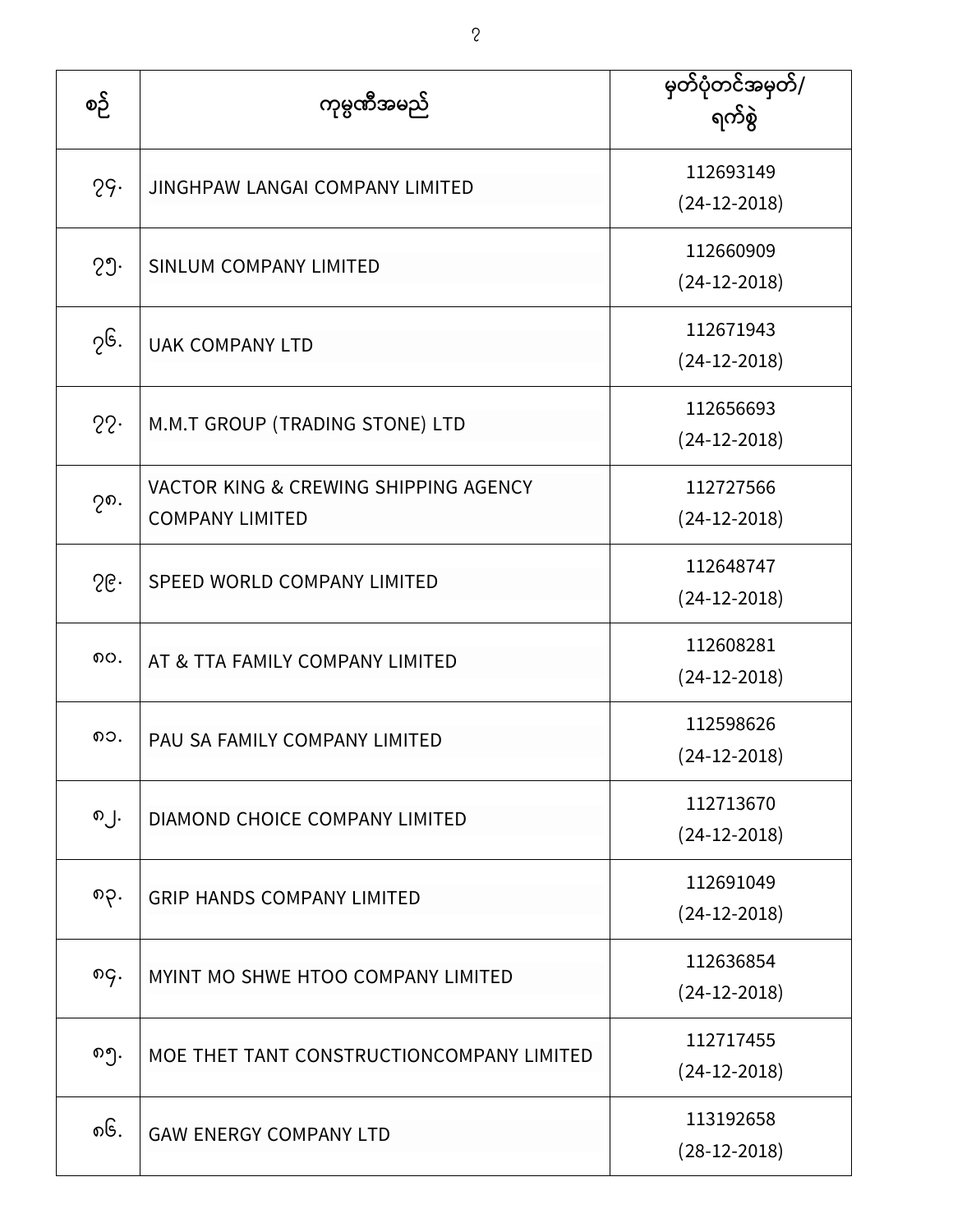| စဉ် | ကုမ္ပဏီအမည်                                                    | မြတ်ပုံတင်အမှတ်/<br>ရက်စွဲ  |
|-----|----------------------------------------------------------------|-----------------------------|
| ၈၇. | SWE NAING THU COMPANY LIMITED                                  | 113095148<br>$(28-12-2018)$ |
| ດດ. | KATANA GOLF MYANMAR CO., LTD                                   | 113071656<br>$(28-12-2018)$ |
| ၈၉. | <b>GREAT A.D GROUPS COMPANY LIMITED</b>                        | 113143924<br>$(28-12-2018)$ |
| ၉၀. | INFINITY SUNSHINE INTERNATIONAL COMPANY LTD                    | 113126833<br>$(28-12-2018)$ |
| ၉၁. | HAW NANN TAUNGGYI COMPANY LIMITED                              | 113095520<br>$(28-12-2018)$ |
| ၉၂. | MYANMAR Q Y TRADING COMPANY LIMITED                            | 113093307<br>$(28-12-2018)$ |
| ၉၃. | ASIA UNITED SUPPLY CHAIN GROUP COMPANY<br><b>LIMITED</b>       | 113146303<br>$(28-12-2018)$ |
| ၉၄. | HUA CHIANG MYANMAR COMPANY LIMITED                             | 113143592<br>$(28-12-2018)$ |
| ၉၅. | SNN ENGINEERING COMPANY LIMITED                                | 113075864<br>$(28-12-2018)$ |
| ၉၆. | MYANMAR CELE STAR COMPANY LIMITED                              | 113121513<br>$(28-12-2018)$ |
| ၉၇. | <b>GI-GATT COMPANY LIMITED</b>                                 | 113077476<br>$(28-12-2018)$ |
| ၉၈. | "THAH KEL" AGRICULTURE AND LIVESTOCK<br><b>COMPANY LIMITED</b> | 113071990<br>$(28-12-2018)$ |
| ၉၉. | MUNG KHAI CONSTRUCTION COMPANY LIMITED                         | 113090774<br>$(28-12-2018)$ |